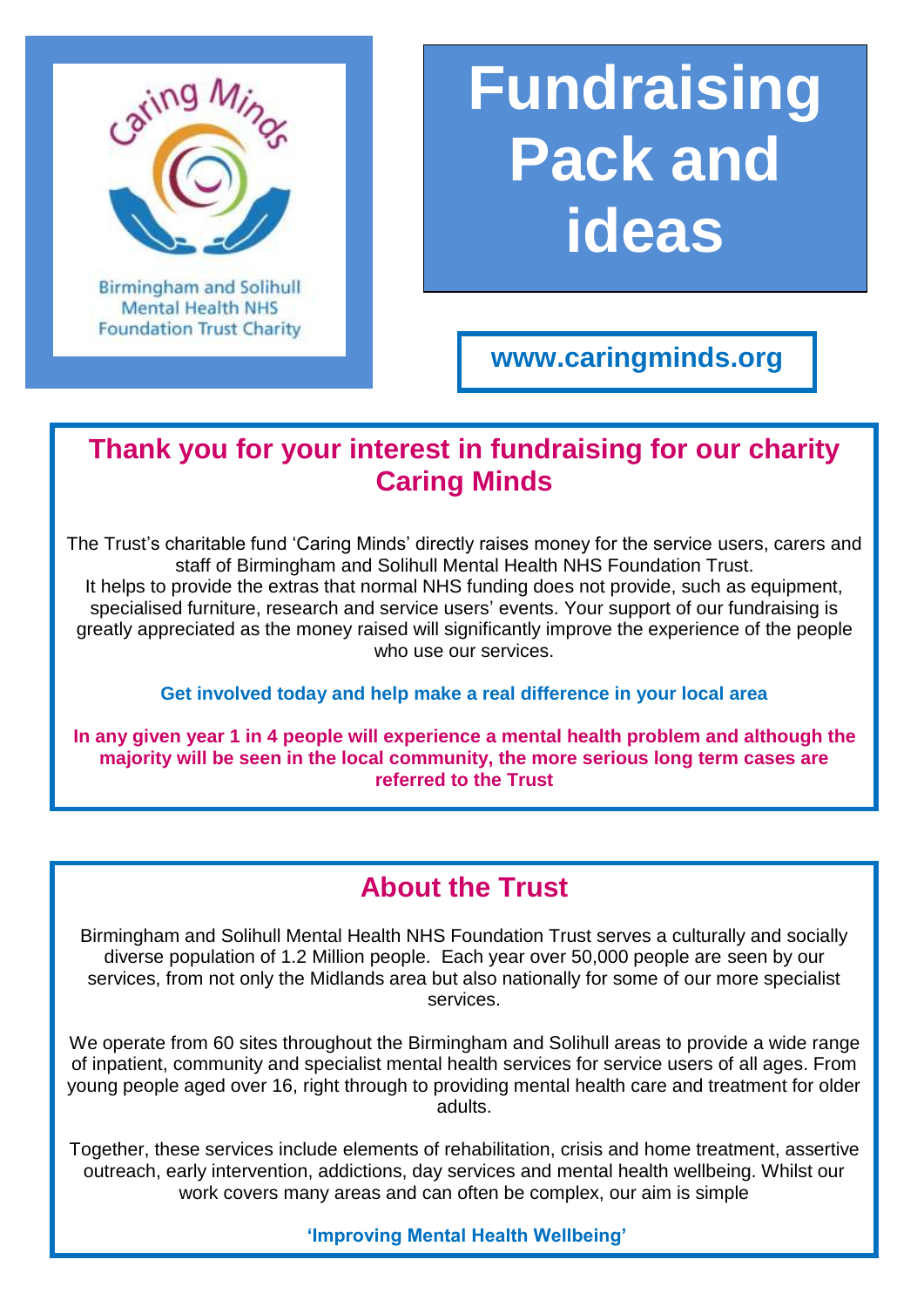## Getting Started

#### **Take part in an organised sponsored event**

Register with one of the many sporting events such as the London Marathon, Great Birmingham Run, London Triathlon, Great Midlands Run – and nominate Caring Minds as your chosen charity.

#### **Plan your own sponsored event**

Anything can be sponsored e.g. sponsored slim, zumbathon, sponsored walk, sponsored head shave, sponsored silence. Anything is possible, just keep it safe and legal!

#### **Involve your colleagues**

Have a dress down / dress up day, or even a themed day. Do a collection or a raffle.

Ask colleagues to bring in items for a hamper to raffle. Challenge your manager to something outrageous. Hold a family fun day or company car wash, or why not organise an Indian night at your local restaurant?

#### **Take on a challenge**

Take a look at the interesting treks that we have listed on our website. There really is something for everyone, not only are they a challenge for the individual but they provide once in a lifetime experiences. Alternatively, if you are a bit of a daredevil, how about a skydive or a bungee jump?

#### **Organise your own event**

Get some friends together and hold your own 'Cupcake and Cuppa' morning, ladies lunch, dinner and dance, ball, auction, quiz night, garden party or even street collection or bag pack

#### **Remember**

**Don't forget to print off the event registration form, available on our website and send it back to us, to let us know what you have planned**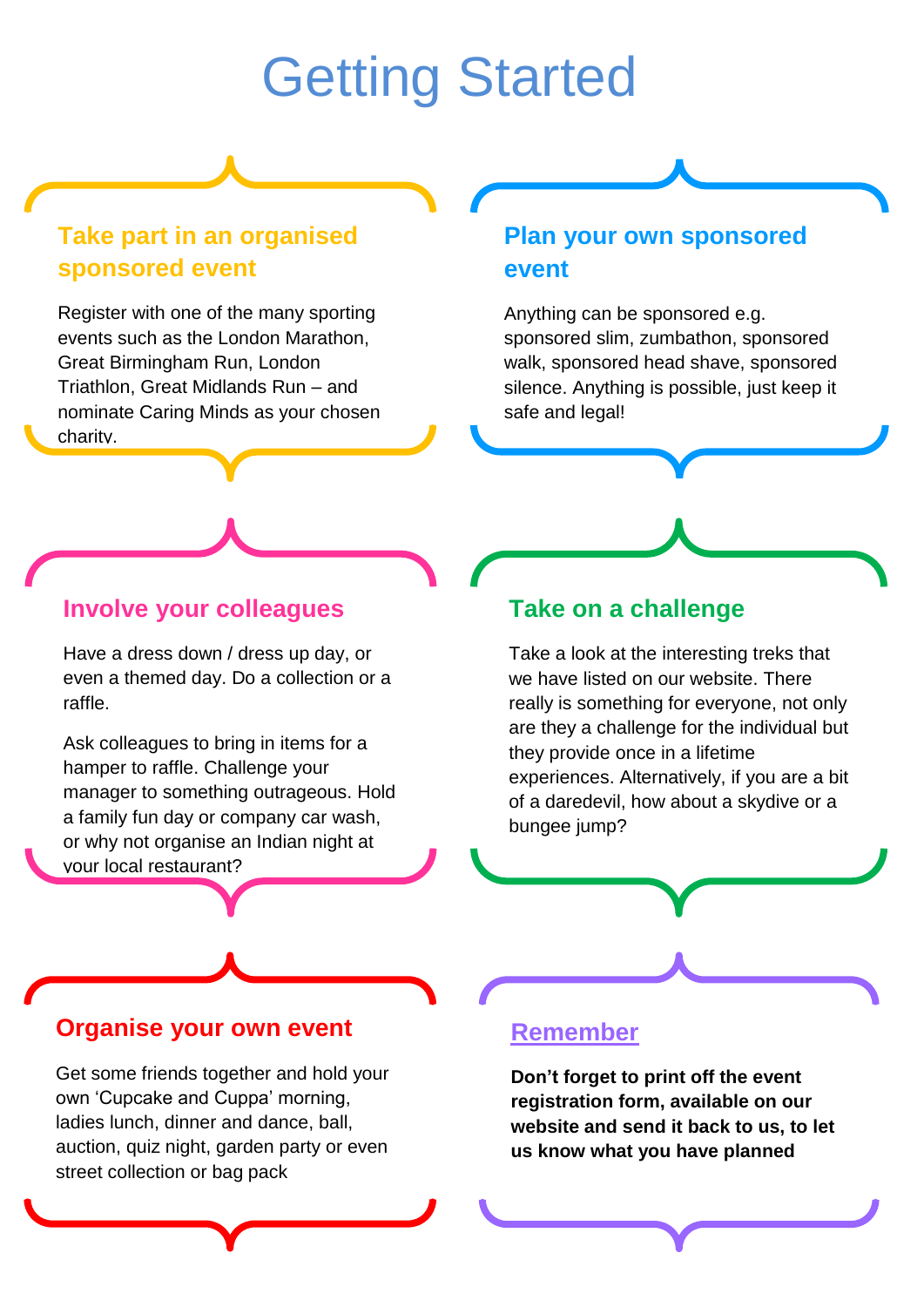## Useful Tips



#### **Set up your own online sponsor page with [www.Virginmoneygiving.co.uk](http://www.virginmoneygiving.co.uk/)**

It is a quick and easy way to raise sponsorship money. By collecting money online you do not have the hassle of chasing people for the promised donation after the event.

We are registered with Virgin Money and all funds raised are paid directly into our charity's bank account. If you need help in setting up your page, you will find downloadable instructions on our website. Once your page is set up all you need to do is email all your contacts, you can even link your page to your Facebook and Twitter accounts.

#### **Sponsorship forms**

There are downloadable forms available on our website. If you don't have access to a computer don't worry, we have included one at the back of this pack which you can get copied, or, get in touch and we will put some in the post to you.

**Top Tip – always start your sponsorship form with a generous supporter, as this will set a high standard for everyone else to follow**

giftaidit

When you ask people for a donation remember to ask them if they would like to Gift Aid it. The tax man enables us to reclaim 25p for every £1 they donate, all you have to do is ask them to tick the box on the sponsor form. They also need to complete their full name, address and postcode. Everyone who pay tax in the UK is eligible for gift aid. Remember this is only for donations, it cannot be claimed for ticket sales or a raffle. It will enable us to raise 25% more without costing you a single penny!

#### **Paying in your money**

**Please make your cheque payable to 'Caring Minds' and return to the fundraising office: Birmingham and Solihull Mental Health NHS Foundation Trust, Unit 1, B1, 50 Summer Hill Road, Birmingham B1 3RB**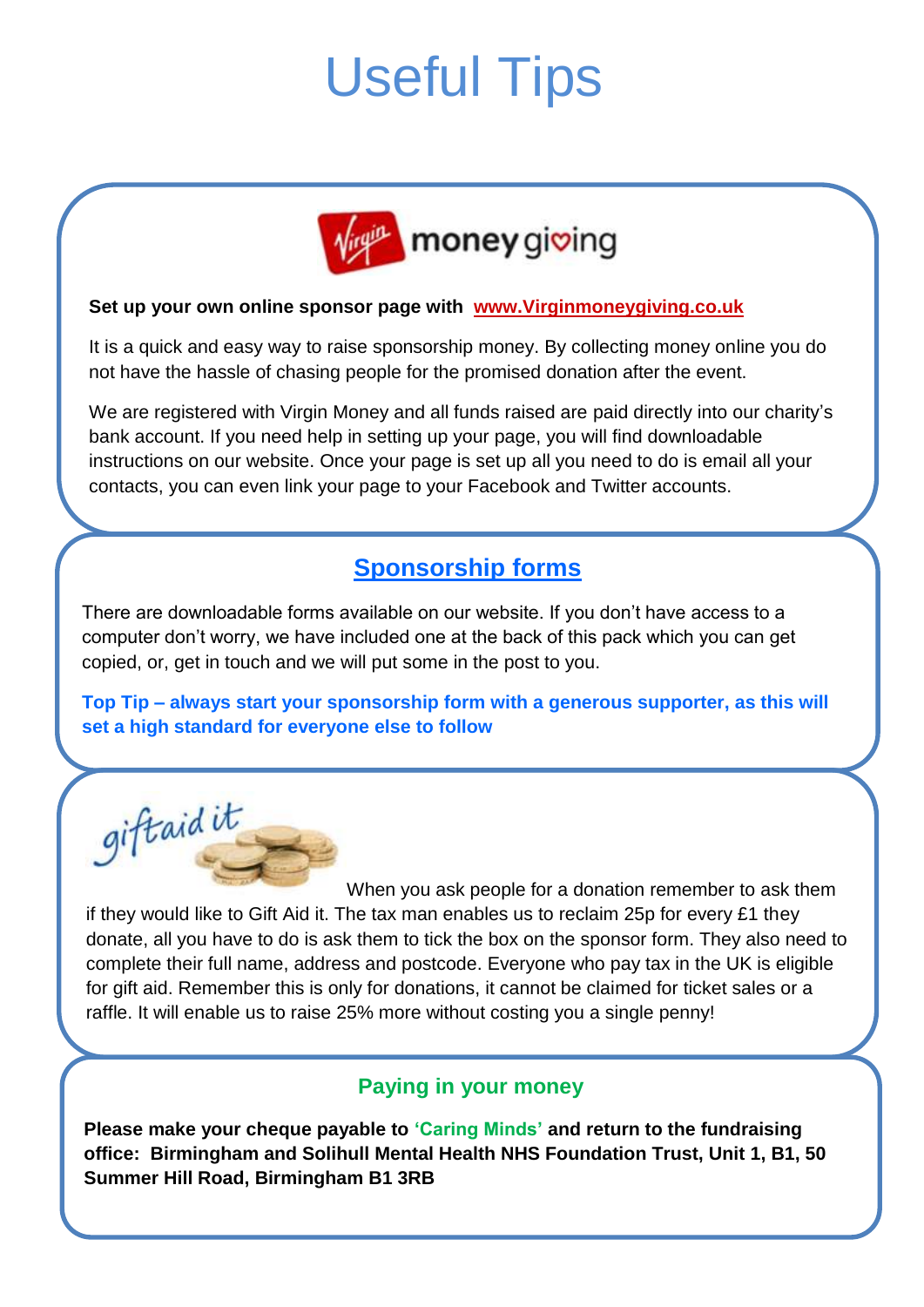## **Fundraising Tools**

Once you have registered your event with us, we will send you a poster and ticket form for you to complete with your event details and print off. We can supply collecting tins / t-shirts / running vests / balloons / letter of authority – but there may be a small charge for some items. You can order these on your event registration form, available to download from our website.



Don't forget to promote your events on your own and also our BSMHFT pages

## **Legalities**

Do you need a license? You will if you are selling or providing alcohol, there will be live music, or performance of a play or sporting event, or you are doing a street collection. Please remember to contact your local council well in advance of your event. Consider what insurance you may need – Birmingham and Solihull Mental Health NHS Foundation Trust and their charity Caring Minds cannot accept responsibility for your event or anyone who takes part in it. Generally venues will have the necessary licenses in place for alcohol and entertainment so liaise very carefully with your event manager to check everything is in place, obtain copies of their health and safety certificates where possible.

### **Money**

Ensure money is kept in a lockable box and always take care of your personal security. When carrying money ensure there are at least two people present.

If possible deposit money in a bank on the day it is raised, do not keep it in your house unless absolutely necessary, preferably in a safe. Always count the proceeds on the night so the total can be announced at the event where possible – make sure this is done in a private room, away from the public

## **Raising Extra Money**

Organise a collection or raffle. Sell food and refreshments. Get some freebies from local and national businesses. If you need a letter of authority just let us know.

**Top blagging tips – visit the shops or venues in person, ask to speak to the manager, offer them some free advertising at your event, take a request letter that explains what you are doing that you can leave behind, try to get a good range of donations. REMEMBER IF YOU DON'T ASK YOU DON'T GET!**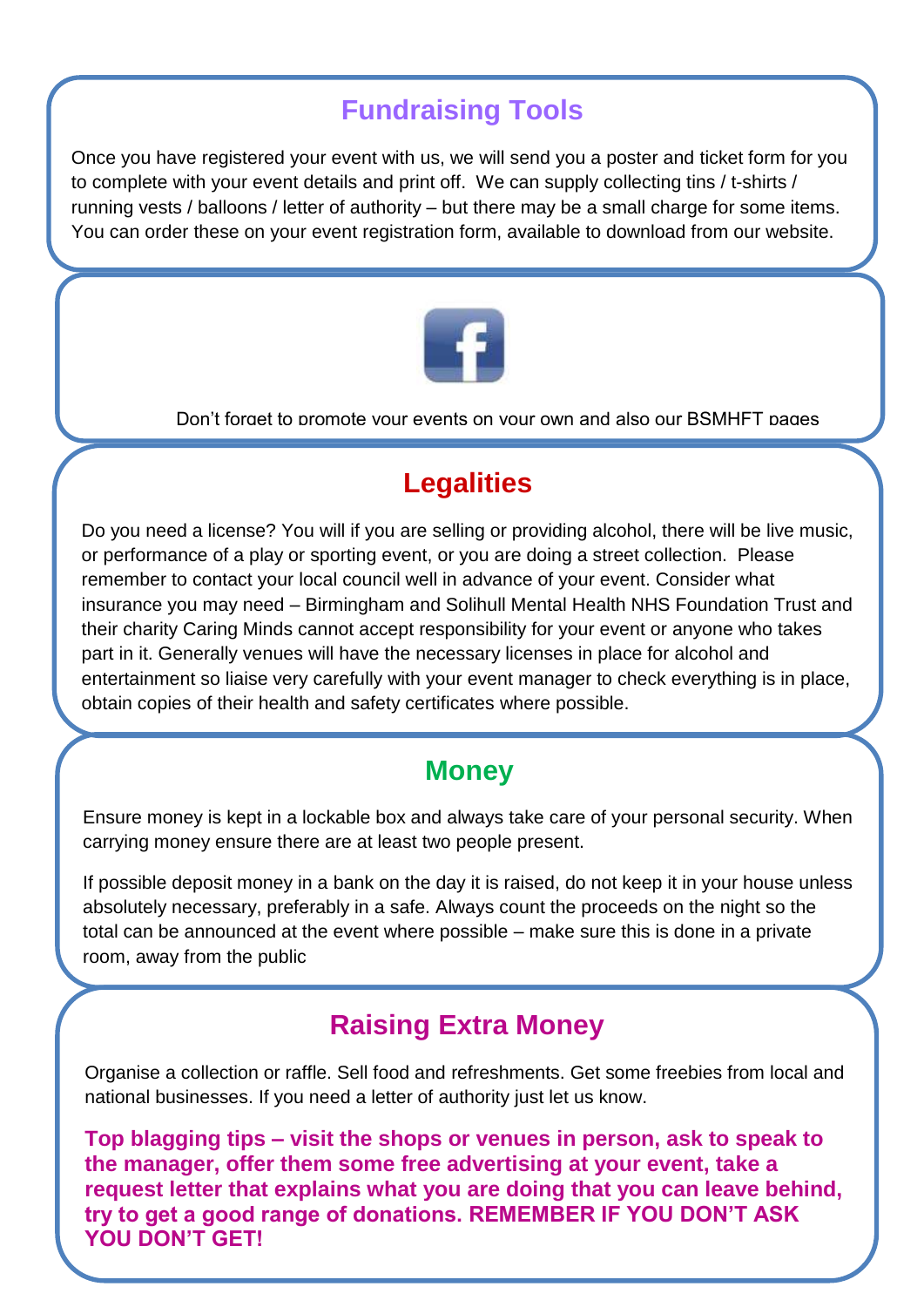## Fundraising Ideas



## **Schools**

Non Uniform Days / Pyjama Day / Dance Concert Count Your Pennies – collect loose change Sponsored Challenge – laps of the playground / swimming pool Fancy Dress Sports Day / Gym Challenge / Fun Run Themed Disco / Cake Sale / Carol Concert



## **At Work**

Dress Down Days / Themed Day Sponsored Sports shirt Swap Sweepstake – pay to enter, winner get 50% of the pot, the rest goes to 'Caring Minds' Quiz Sheets– £1 to enter – download from our website Golf Day – celebrate with an awards dinner Cake Bake and Sale / Coffee Morning Annual Leave Auction

Bucket Collection – why not have a 'caring minds' tin in your reception area Sign up for a team challenge – we have lots of ideas on our website



## **Friends**

Ladies Lunch / Dinner Dance / Summer Ball Karaoke / Quiz night / Psychic evening / Tribute Act

Garden Party / Celebration / Family Fun Day Tea or Coffee Morning / Cake Bake / BBQ Auction / Raffle / Bingo / Bucket collection

Swish Party – ladies all donate 1-2 good clothing items each and then swap with each other - Charge an entry fee and hold a raffle. Celebrity Football match / Pub Fun Day / Darts Match / Snooker Match Sponsored ANYTHING!!



## **Groups**

Themed Parties – 60's,70's,80's / Soul Night / Casino

Village Carnival / Church Fete / Jumble Sale Tea Dance / Book Sale / Garden Safari / Plant Sale

Supermarket Bag Packing / street collection Treasure Hunt / Fancy Dress Pub Crawl